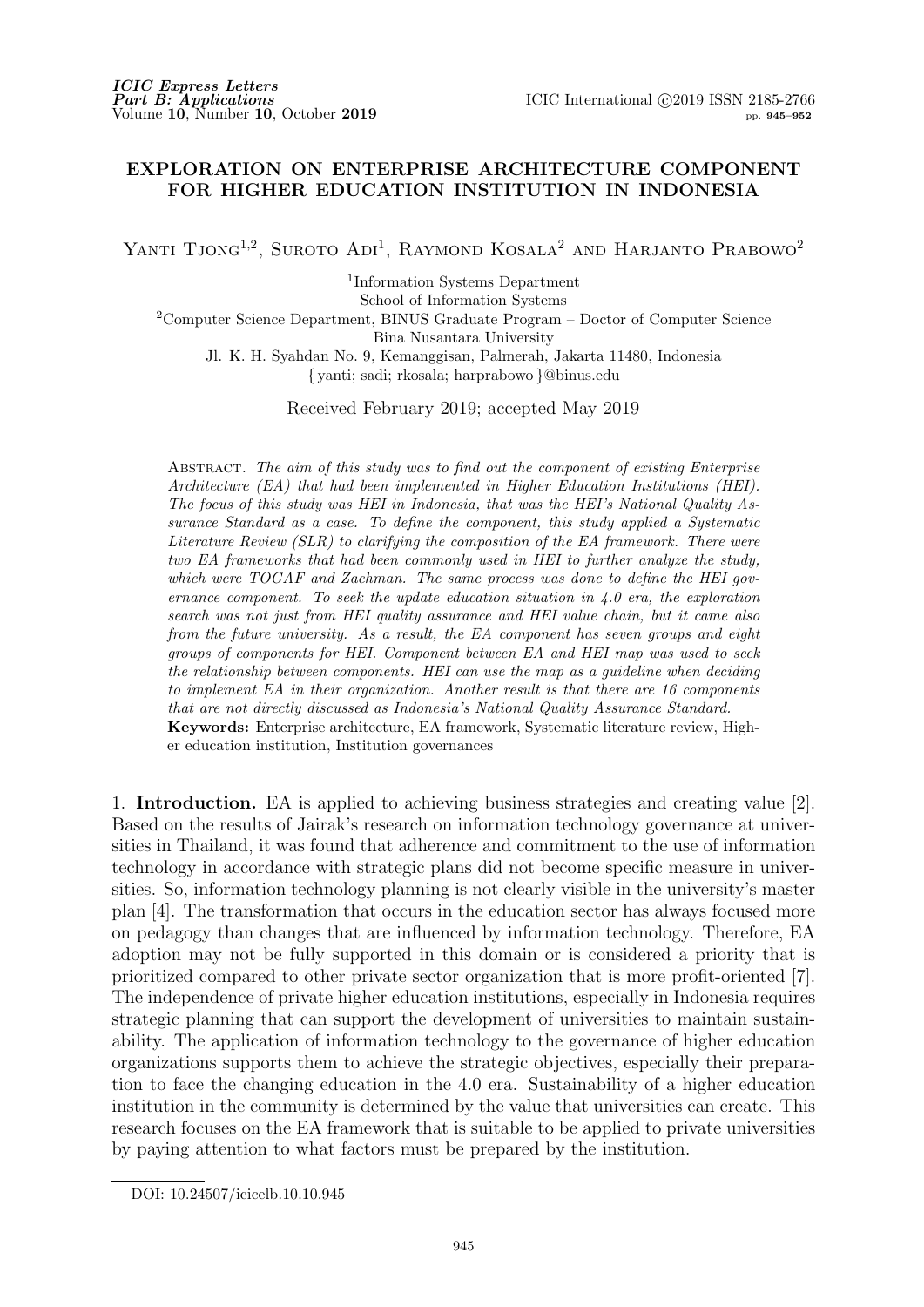2. **Problem Statement and Preliminaries.** Choosing the right EA framework for the organization is a difficult and complex work because some qualitative and quantitative problems exist. In the case of selecting a problem that must be resolved, the organization must carry out the analysis carefully and use the right criteria, so that EA can meet the needs of the organization. Organizations need to involve stakeholders to choose the EA framework [10]. The purpose of this study is to analyze the EA framework implementation in the specific HEI to answer the question, "What is the EA component that is suitable for higher education institution governance?" Exploration of EA component that is suitable for Higher Education Institution (HEI) helps education institution to choose the right EA framework.

3. **Review Methods.** The focus of this research is to analyze the EA framework based on TOGAF and Zachman. Further analysis of each EA framework component in addition to in-depth analysis is done with the aim of seeing the interrelationships and interactions between them. Referring to Figure 1, it answers the research question, "What is the EA framework component that is in line with higher education institution governance?" The study needs to explore higher education governance that affects the carrying out of EA framework in higher education. The stage processes of identifying EA framework components that are proper for private HEI through a literature review published in journals or conferences discussed the established EA framework. Each component is then clustered using the affinity diagram approach developed by Kawakita Jiro. Affinity diagrams are one diagram of seven tools used in quality control management. This research adopts an affinity diagram or commonly called the KJ Method (short for Kawakita Jiro). It consists of  $(1)$  component determination based on the results of the literature review;  $(2)$  compilation of a list of all components found; (3) grouping similar components into groups; (4) naming each group; (5) depiction of the last diagram.



Figure 1. Research framework

4. **Results and Discussions.** This study focuses on two common EA frameworks used in HEI which are TOGAF and Zachman [8].

4.1. **Compilation of EA TOGAF framework components.** The component analysis of EA framework uses TOGAF Version 9.1 [1] which consists of four domains that are part of EA. The four domains consist of:

- *•* Business Architecture that explains business strategy, governance, organization, and key business processes;
- Data Architecture that explains the structure of physical logical organization, data assets, and management of data sources;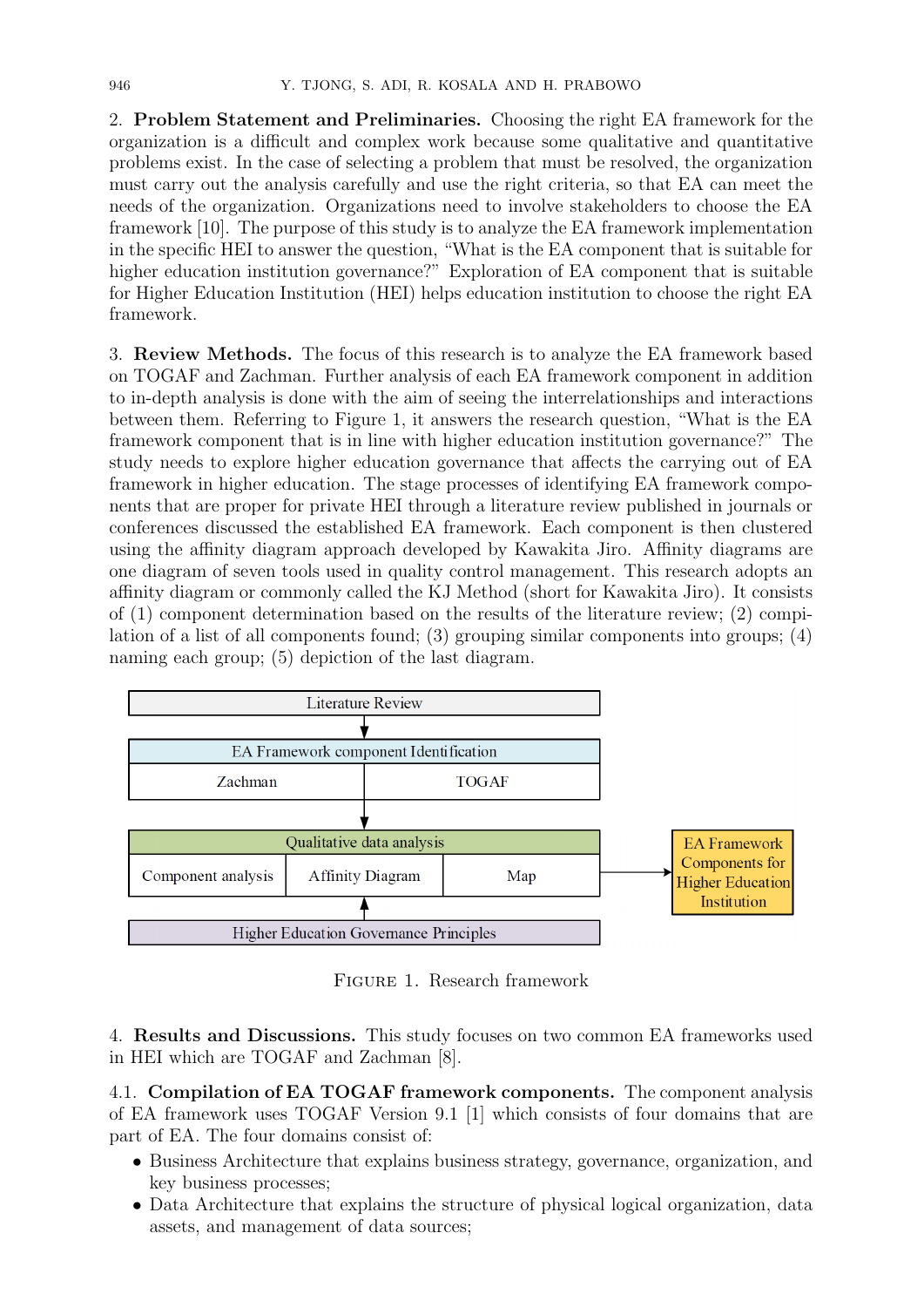- Application Architecture that provides a blueprint for individual applications including interactions and linkages between the main business processes within the organization;
- Technology Architecture that explains the logic of software and hardware capabilities needed to support business data, as well as application services development including information technology infrastructure, middleware, networks, communications, processing, standards, and many others.

4.2. **Composition of EA Zachman framework.** Component of the EA framework according to Zachman (https://www.zachman.com/about-the-zachman-framework) consists of columns and rows. The column contains a perspective consisting of executive perspective, business management perspective, architect perspective, engineer perspective, technician perspective, and enterprise perspective. While the column consists of what (data), how (function), where (network), who (people), when (time), and why (motivation).

- *•* Scope Context (Executive Perspective). The Executive Perspective line represents the perspective of executives in organizations such as the board of directors or executive management. This viewpoint does not look at the type of technology used by organizations, but only looks at whether the technology used has an impact on the position of the organization and whether the technology can provide excellence in competition with competitors.
- *•* Business Concept (Business Management Perspective). This line represents the perspective of business management such as the director or CEO of an organization. This perspective pays attention to the business directly and generally translates business into a model that can provide business direction in the future.
- *•* Systems Logic (Architect Perspective). This perspective is interested in logical building blocks from an organization to run a business model and translate each into enterprise building blocks. The used technology supports the business model and components such as customer databases or workflow systems which is one of the building blocks. In this perspective, business-IT alignment is a concern, especially the choice of technology to be used.
- Technology Model (Engineer's View). This line represents the perceptions of engineers in the company in building and developing identified building blocks on the architecture. This perspective will translate as well as transform enterprise building blocks into system construction requirements and specifications that build the system.
- Tool Components (Technician's View). This line represents the perspective of business technicians such as those who implement databases and implement workflow systems. This perspective implements constructional designs based on previous perspectives.
- Operation Instances (Enterprise's View). This line represents the perspective of how the company is run like the physical form of the office where customers will enter, server space, and system backup for the customer database system.

4.3. **Grouping of similar components of TOGAF and Zachman framework.** Figure 2 presents combined components of the EA TOGAF and Zachman framework in which each group can be grouped by looking at the similarities in the shape or nature of the component. Grouping components can be gathered to strategy groups, organizational groups, process groups, application groups, data groups, technology groups, and stakeholder groups.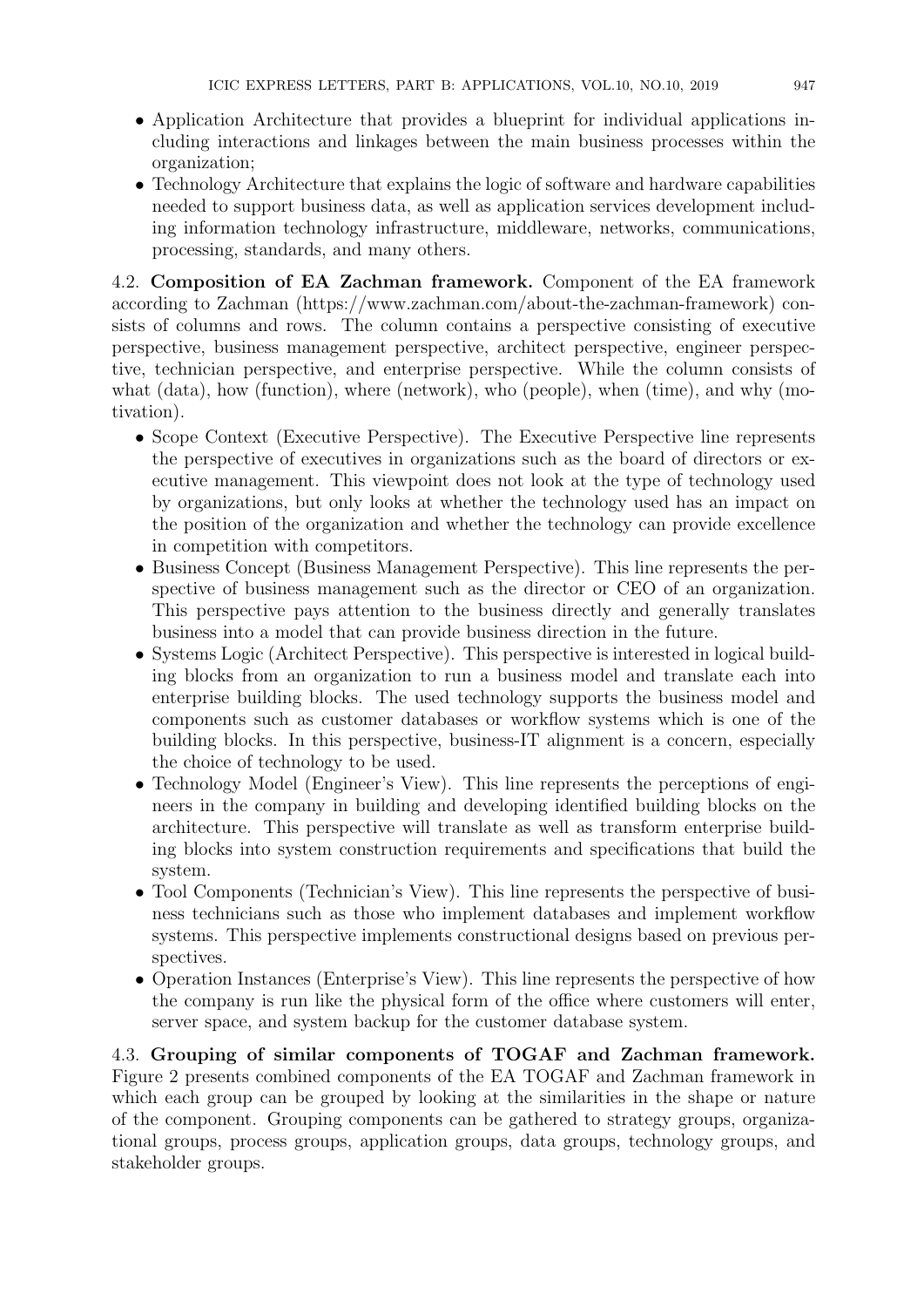

FIGURE 2. Affinity diagram EA based on TOGAF and Zachman

4.4. **Principles of higher education governance.** All HEIs in Indonesia are regulated by the government and they have obligation to fulfill the quality standards namely internal quality assurance standards refering to the National Standards for Higher Education (SNDIKTI) based on Peraturan Menteri Pendidikan Tinggi, Riset dan Teknologi No. 44 year 2015 and updated No. 50 in the year 2018. In its implementation, the evaluation of these standards is set in Akreditasi Perguruan Tinggi or Accreditation of Higher Education (APT) which is monitored by the Badan Akreditasi Nasional Perguruan Tinggi or National Higher Education Accreditation Agency (BAN PT) for all universities in Indonesia. Evaluation of the quality of higher education institution performance is carried out through assessments of higher education institution accreditation standards (APT 3.0 the year of 2018), consistsing of 9 standards that have been adjusted to the requirements of the National Higher Education Standards. Those are Standard 1: Vision, mission, goals, and strategies; Standard 2: Administration, governance, and cooperation; Standard 3: Student; Standard 4: Human Resources; Standard 5: Process Resources; Standard 6: Education; Standard 7: Research; Standard 8: Community Service; Standard 9: Outputs and Outcomes of Tridharma.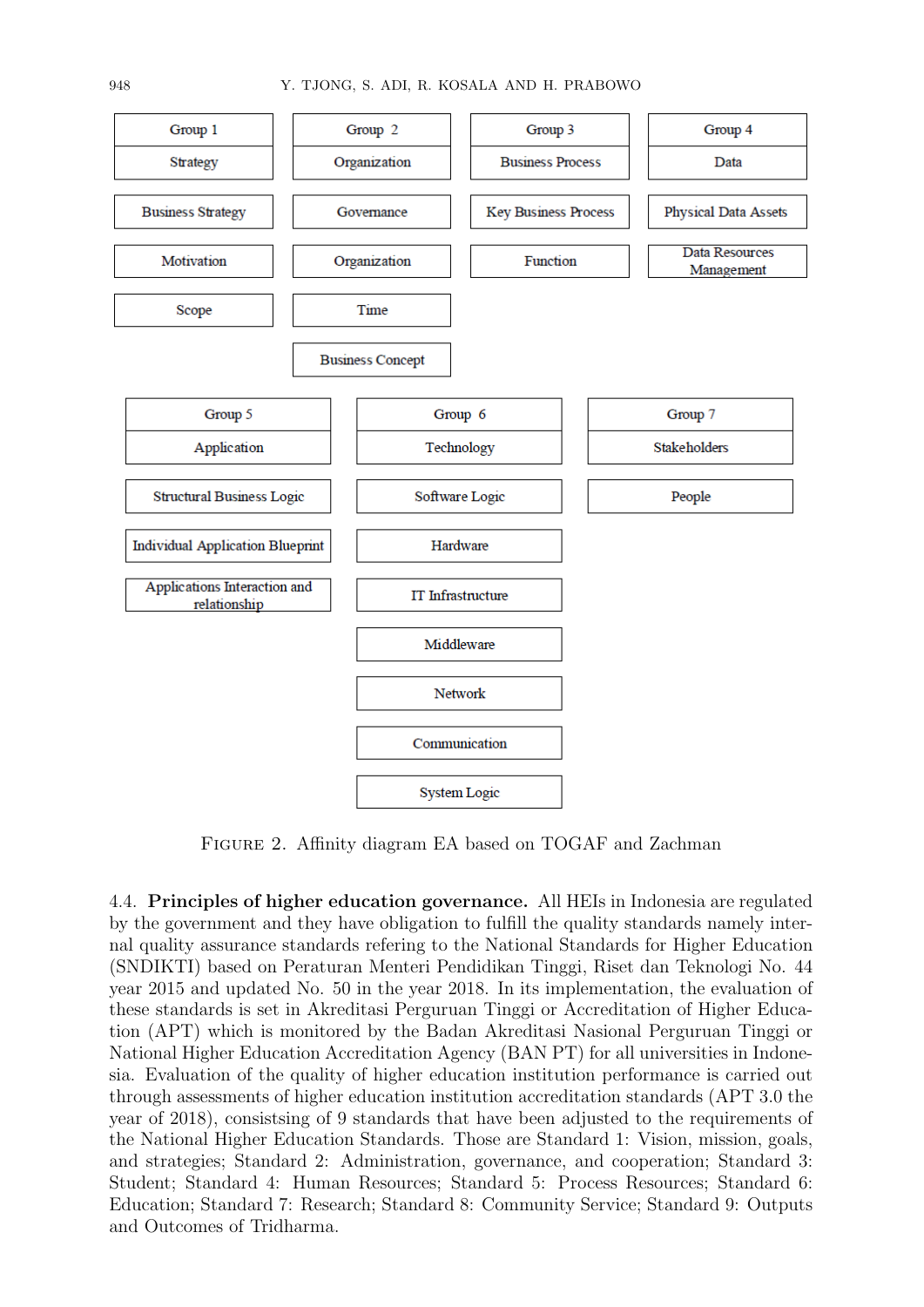

FIGURE 3. Higher education value chain [6]

In general, business process in universities is different from industry. This difference can be seen from the higher education value chain by Meyliana [6]. It describes the value chain in higher education based on Michael Porter's value chain approach that explains the business processes in universities. Activities in HEI are divided into two major groups, namely the main activities and supporting activities. The description of the value chain can be seen in Figure 3.

Based on the results of exploration and mapping of the development of higher education in the future, the higher education value chain and the quality factor of higher education institutions and higher education institution accreditation based on the standards of the Indonesian National Accreditation Agency in 2018, there are 43 components that are obtained that governed university governance. Of all these factors, the grouping of similar components is then carried out with the aim of simplifying the analysis process by using the affinity diagram (see Figure 4).

Based on Figure 4, it can be seen that not all components that need to be considered by universities are assessment material used in the institutional accreditation. Assessment of institutional accreditation is one indicator showing the quality of higher education institutions in Indonesia that have quality in accordance with the Indonesian National Higher Education Standards. These components are: social impact, learning resources,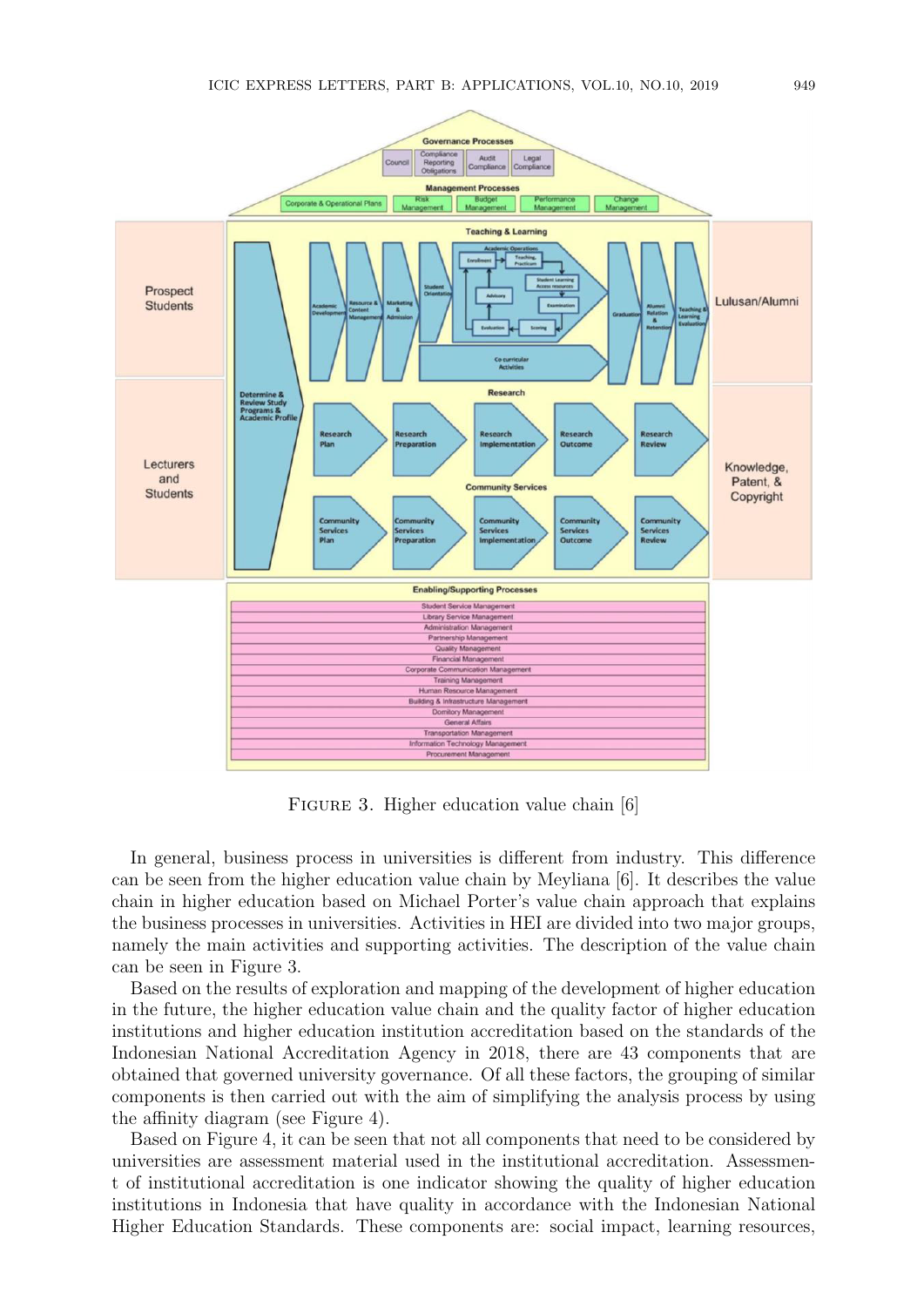

FIGURE 4. Affinity diagram group components of higher education governance

commercialization of research, learning tools, content distribution, data, information, security/cybersecurity, cloud-based solution, data analytics, industry, IT infrastructure, knowledge access, services, outsource the back office function, and Student experience. Table 1 explains the relationship between the components of EA and the components of higher education governance.

While EA components with higher education governance components are shown in Table 2.

5. **Conclusions.** Based on the analysis, it can be seen that there are seven components of EA component based on TOGAF and Zachman and eight components for HEI governance. The evolution of education is consistent with the technology revolution that HEI needs concern. The preparation of HEI's strategy based on internal quality assurance standards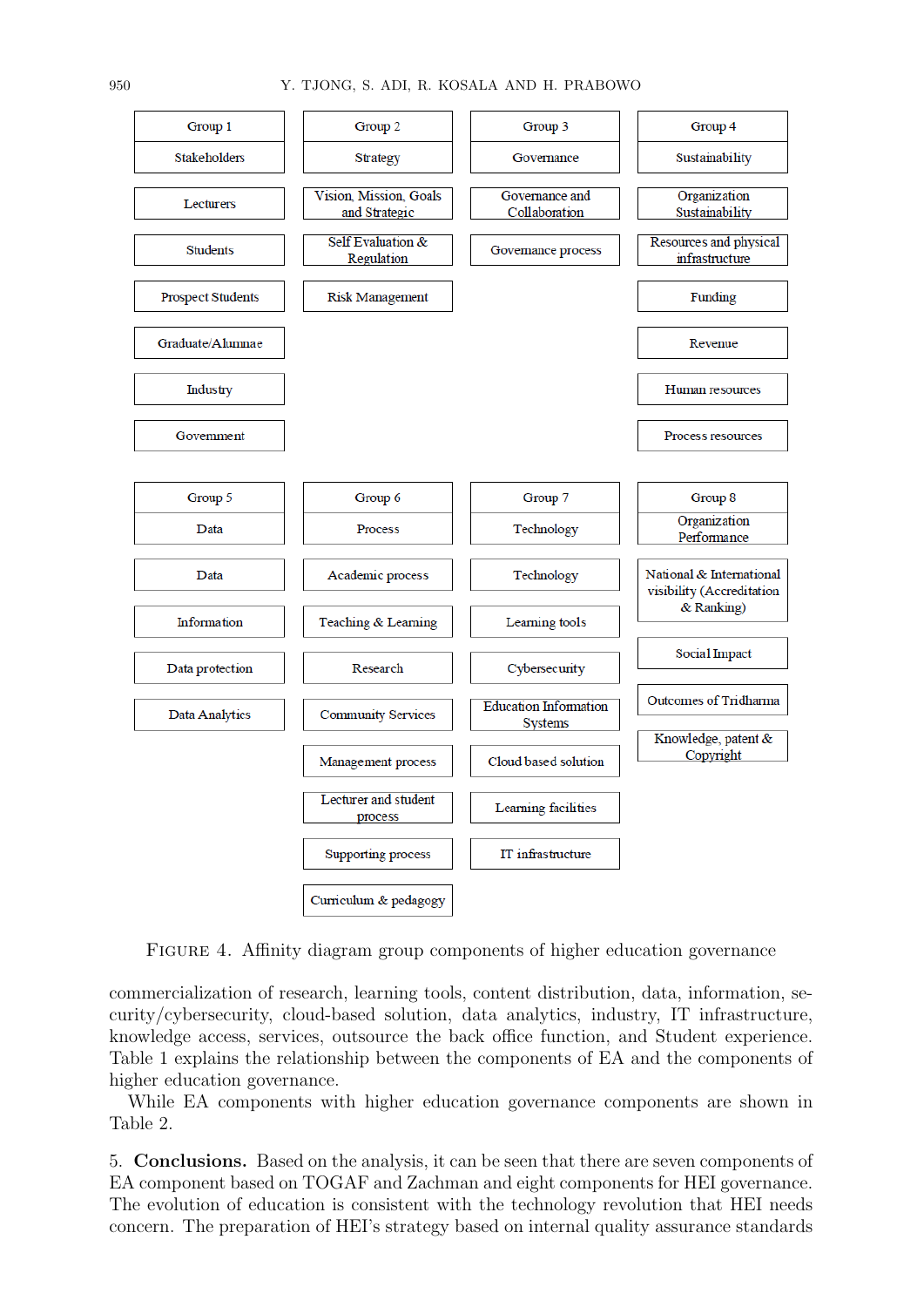|                 | <b>Higher Education</b>        | Future         | University of | $HEVC$ [6]   | Higher           |                         |
|-----------------|--------------------------------|----------------|---------------|--------------|------------------|-------------------------|
| No.             | Components                     | University [3] | Future [9]    |              | Education APT3.0 |                         |
|                 |                                |                |               |              | Quality [5]      |                         |
| $\mathbf{1}$    | Lecturer                       | V              | V             | $\mathbf{V}$ | $\mathbf{V}$     | V                       |
| $\overline{2}$  | <b>Academic Process</b>        | $\mathbf{V}$   | $\mathbf{V}$  | $\mathbf{V}$ | $\mathbf{V}$     | V                       |
|                 | International and National     |                |               |              |                  |                         |
| 3               | Visibility (accreditation      |                |               |              | $\rm{V}$         | $\rm{V}$                |
|                 | and ranking)                   |                |               |              |                  |                         |
| $\overline{4}$  | Social Impact                  | V              |               |              | $\rm{V}$         |                         |
| $\overline{5}$  | Regulation                     |                | $\mathbf{V}$  |              | $\mathbf{V}$     | V                       |
| $\overline{6}$  | Sustainability                 |                | $\mathbf{V}$  |              | $\mathbf{V}$     | V                       |
| 7               | Physical Infrastructure        |                |               |              | $\mathbf{V}$     | V                       |
| $\overline{8}$  | Funding                        | $\mathbf{V}$   | $\mathbf{V}$  |              | $\rm{V}$         | V                       |
| 9               | Revenue                        |                | $\mathbf{V}$  |              |                  | V                       |
| 10              | Vision, Mission                |                | $\rm{V}$      |              | $\rm{V}$         | V                       |
|                 | Goals and Strategic            |                |               |              |                  |                         |
| 11              | Governance                     | $\mathbf{V}$   | $\mathbf{V}$  | $\rm{V}$     |                  | $\mathbf{V}$            |
| $\overline{12}$ | Student                        | $\mathbf{V}$   |               |              | $\mathbf{V}$     | V                       |
| $\overline{13}$ | Human Resources/Staff          |                | $\rm{V}$      |              |                  | $\overline{\mathbf{V}}$ |
| $\overline{14}$ | Teaching and Learning          | $\mathbf{V}$   | $\mathbf{V}$  | $\mathbf{V}$ |                  | V                       |
| 15              | <b>Learning Resources</b>      |                | $\mathbf{V}$  |              |                  |                         |
| $\overline{16}$ | Research                       | V              |               | $\mathbf{V}$ | $\mathbf{V}$     | V                       |
| $\overline{17}$ | <b>Community Services</b>      | $\rm{V}$       |               | $\rm{V}$     |                  | V                       |
| $\overline{18}$ | Outcomes of Tridharma          |                |               |              |                  | V                       |
| 19              | Prospect Student               |                | $\mathbf{V}$  | $\mathbf{V}$ |                  | $\mathbf V$             |
| $\overline{20}$ | <b>Supporting Process</b>      |                | $\mathbf{V}$  | $\rm{V}$     |                  | V                       |
| 21              | Lulusan & Alumni               |                |               | $\mathbf{V}$ |                  | V                       |
| 22              | Knowledge,                     | V              |               | V            | $\rm{V}$         | V                       |
|                 | Patent and Copyright           |                |               |              |                  |                         |
| 23              | Commercialization of Research  |                | $\rm{V}$      |              |                  |                         |
| $\overline{24}$ | Learning Tools                 | $\rm{V}$       | $\rm{V}$      |              |                  |                         |
| $\overline{25}$ | Content Distribution           |                | $\rm{V}$      |              |                  |                         |
| $\overline{26}$ | Data                           | $\mathbf{V}$   |               |              |                  | V                       |
| 27              | Information                    |                |               |              |                  |                         |
| 28              | Curriculum & Pedagogy          | $\mathbf{V}$   | $\mathbf{V}$  |              |                  | V                       |
| $\overline{29}$ | Security & Cybersecurity       | $\rm{V}$       |               |              |                  |                         |
| 30              | Education Information          | $\mathbf{V}$   |               |              |                  | V                       |
|                 | Systems                        |                |               |              |                  |                         |
| $31\,$          | Cloud-based Solution           |                | $\rm{V}$      |              |                  |                         |
| $\overline{32}$ | Data Analytics                 | $\mathbf{V}$   |               |              |                  |                         |
| $\overline{33}$ | <b>Learning Facilities</b>     | $\rm{V}$       | $\mathbf{V}$  |              |                  | $\rm{V}$                |
| $34\,$          | Programme (inc. Certification) |                | V             |              |                  | V                       |
| $\overline{35}$ | Partnership                    | $\mathbf{V}$   | $\mathbf{V}$  |              |                  | $\mathbf{V}$            |
| $\overline{36}$ | Industry                       | $\mathbf{V}$   | $\mathbf{V}$  |              |                  |                         |
| $\overline{37}$ | IT Infrastructure              | $\mathbf{V}$   | V             |              |                  |                         |
| $\overline{38}$ | Government                     | $\mathbf{V}$   |               |              |                  | V                       |
| $\overline{39}$ | <b>Knowledge Access</b>        |                | $\mathbf{V}$  |              |                  |                         |
| 40              | Global Mobility                | $\mathbf{V}$   | $\mathbf{V}$  |              |                  | V                       |
| $\overline{41}$ | Services                       |                | V             |              |                  |                         |
| $\overline{42}$ | Outsourcing the Back Office    |                | $\mathbf{V}$  |              |                  |                         |
| $\overline{43}$ | <b>Student Experience</b>      | V              | $\mathbf{V}$  |              |                  |                         |

## TABLE 1. Mapping EA components with higher education governance components